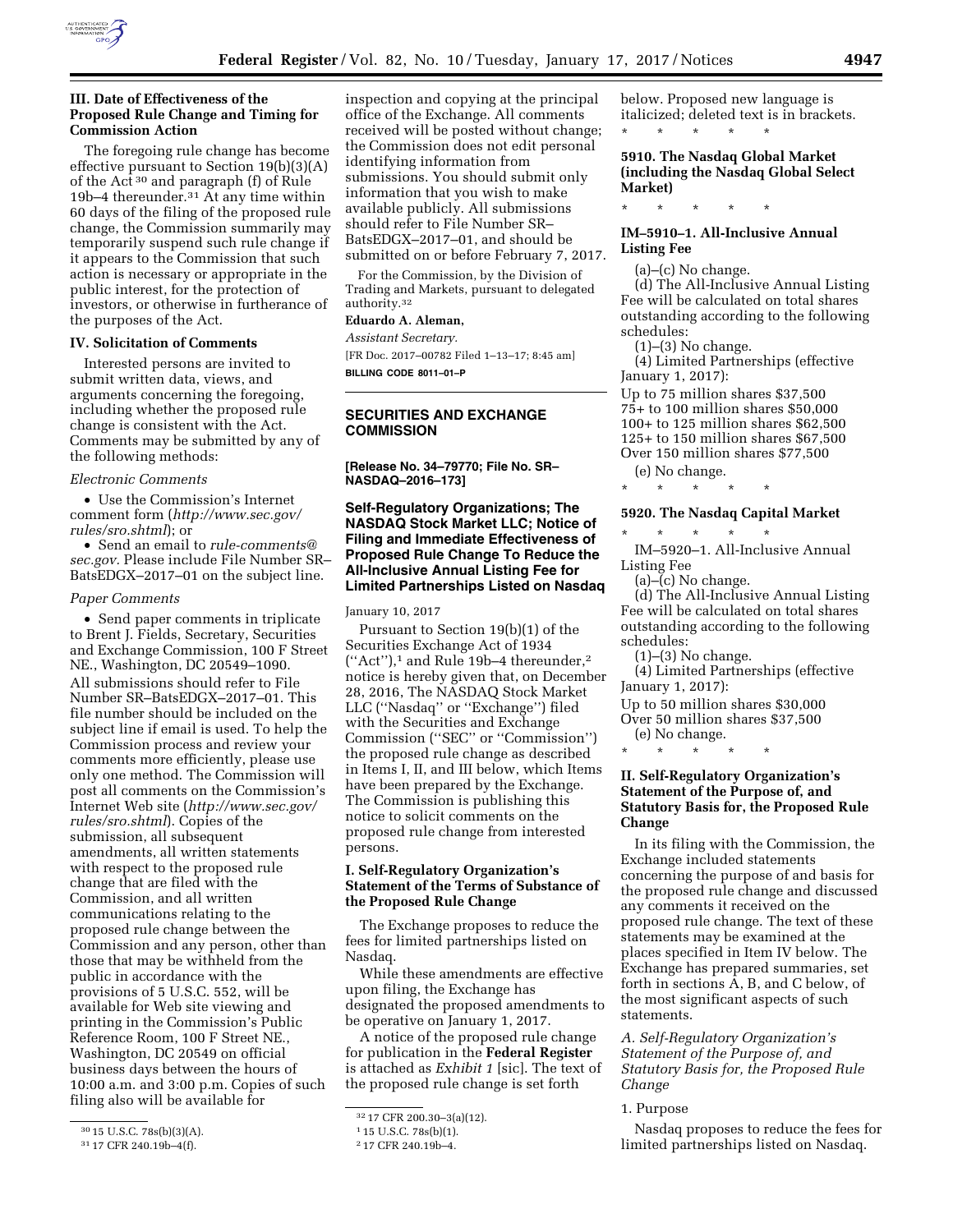Historically, certain of Nasdaq's corporate governance requirements, including most shareholder approval requirements (other than for equity compensation), most independence requirements (other than for audit committees at the general partner level), and the annual meeting requirement (unless required by statute or regulation in the state in which the limited partnership is formed or doing business or by the terms of the partnership's limited partnership agreement), have not been applied to limited partnerships because their structure typically requires that public investors have limited rights and that the general partners make all significant decisions about the operation of the company.3 As such, limited partners do not expect to have a voice in the operations of the partnership. Reduced corporate governance requirements for limited partnerships, in turn, result in Nasdaq expending fewer resources on monitoring and enforcing its rules because a significant portion of the regulatory cost Nasdaq incurs in connection with the continued listing of an issuer relates to the review by Nasdaq staff of complex transactions for compliance with Nasdaq's shareholder approval requirements, which limited partnerships are not subject to. Similarly, Nasdaq incurs lower regulatory costs in connection with the review by Nasdaq staff of limited partnerships' filings with the Commission because these issuers are not subject to most board and committee independence requirements (other than for audit committees at the general partner level), and most limited partnerships neither hold annual meetings nor file proxy statements. Accordingly, Nasdaq proposes to reduce the All-Inclusive Annual Listing Fee for limited partnerships listed on Nasdaq.

The proposed amendment will affect the All-Inclusive Annual Listing Fee schedule 4 on the Nasdaq Global Market, the Nasdaq Global Select Market, and the Nasdaq Capital Market.<sup>5</sup> In 2014, when Nasdaq adopted the All-Inclusive Annual Listing Fee schedule, Nasdaq considered various factors that distinguish companies, including

market tier, shares outstanding, and security type, as well as the perceived use of various Nasdaq regulatory and support services by companies of various characteristics.6 Due to the relatively few limited partnerships listed on the Exchange at that time, Nasdaq's analysis did not focus on the special characteristics of the limited partnerships. Upon further consideration, Nasdaq now believes that the reduced regulatory oversight needed for limited partnerships warrants a reduced fee.

As detailed in the proposed rule, for limited partnerships listed on the Capital Market the All-Inclusive Annual Listing Fee will range from \$30,000 to \$37,500. On the Global and Global Select Markets, the All-Inclusive Annual Listing Fee for limited partnerships will range from \$37,500 to \$77,500.7 The proposed fees will continue to be based on a limited partnership's total shares outstanding and will maintain the same pricing tiers based on shares outstanding as in the current fee schedule applicable to limited partnerships, except the tiers that otherwise would have their fees reduced below the minimum fee of \$37,500 for the Global and Global Select Markets or \$30,000 for the Capital Market are combined into a single pricing tier of up to 75 million shares outstanding on the Global and Global Select Markets and of up to 50 million shares outstanding on the Capital Market.

Nasdaq notes that American Depositary Receipts (ADRs) and Closedend Funds also have different fee schedules than other listed equity securities. Nasdaq believes that the characteristics of ADRs and Closed-end Funds are different than the characteristics of limited partnerships and that it is therefore appropriate to apply a different fee schedule for limited partnerships.<sup>8</sup>

8*See* Securities Exchange Act Release No. 73647, *supra* note 4, noting, among other differences, that the U.S. listing is not typically the issuer of an ADR's primary listing, and that Closed-end Funds are particularly sensitive to the expenses they incur, given that they compete for investment dollars based on return, but are otherwise subject to the same regulatory requirements as other listed companies.

The proposed fee change will be operative January 1, 2017.

Nasdaq notes that no other company will be required to pay higher fees as a result of the proposed amendments and represents that the proposed fee change will have no impact on the resources available for its regulatory programs.

# 2. Statutory Basis

The Exchange believes that its proposal is consistent with Section 6(b) of the Act,<sup>9</sup> in general, and furthers the objectives of Sections 6(b)(4) and 6(b)(5) of the Act,10 in particular, in that it provides for the equitable allocation of reasonable dues, fees, and other charges among members and issuers and other persons using any facility or system which the Exchange operates or controls, and is not designed to permit unfair discrimination between customers, issuers, brokers, or dealers.

As a preliminary matter, Nasdaq competes for listings with other national securities exchanges and companies can easily choose to list on, or transfer to, those alternative venues. As a result, the fees Nasdaq can charge listed companies are constrained by the fees charged by its competitors and Nasdaq cannot charge prices in a manner that would be unreasonable, inequitable, or unfairly discriminatory.

Nasdaq believes that the proposed fee change reducing the fee paid by limited partnerships is reasonable and not unfairly discriminatory because it recognizes the reduced regulatory cost Nasdaq incurs for limited partnerships. Specifically, certain of Nasdaq's corporate governance requirements, including most shareholder approval requirements (other than for equity compensation), most independence requirements (other than for audit committees at the general partner level), and the annual meeting requirement (unless required by statute or regulation in the state in which the limited partnership is formed or doing business or by the terms of the partnership's limited partnership agreement), do not apply to limited partnerships because their structure typically requires that public investors have limited rights and that the general partners make all significant decisions about the operation of the company. This allows Nasdaq to expend fewer resources on monitoring and enforcing its rules because a significant portion of the regulatory cost Nasdaq incurs in connection with the continued listing of an issuer relates to the review by Nasdaq staff of complex transactions for compliance with

<sup>3</sup>*See* Rule 5615(a)(4).

<sup>4</sup> In 2014, Nasdaq adopted an All-Inclusive Annual Listing Fee schedule. Securities Exchange Act Release No. 73647 (November 19, 2014), 79 FR 70232 (November 25, 2014) (SR–NASDAQ–2014– 87). All newly listed companies are subject to the All-Inclusive fee structure and other listed companies can elect to be on the All-Inclusive fee structure. All companies will be subject to the All-Inclusive fee structure effective January 1, 2018.

<sup>5</sup>Listing Rule 5910 provides that fee schedules for the Nasdaq Global Select Market are the same fee schedules as for the Nasdaq Global Market.

<sup>6</sup>*See* Securities Exchange Act Release No. 73647, *supra* note 4.

<sup>7</sup>The proposed fees are generally 50% less than the fees applicable to issuers of equity securities other than ADRs and Closed-End Funds. However, Nasdaq maintained a minimum fee of \$37,500 for the Global and Global Select Markets and \$30,000 for the Capital Market in recognition of the regulatory work Nasdaq must nonetheless perform and the benefits a limited partnership accrues with listing, and in consideration of the minimum fees set by Nasdaq's competitors.

<sup>9</sup> 15 U.S.C. 78f(b).

<sup>10</sup> 15 U.S.C. 78f(b)(4) and (5).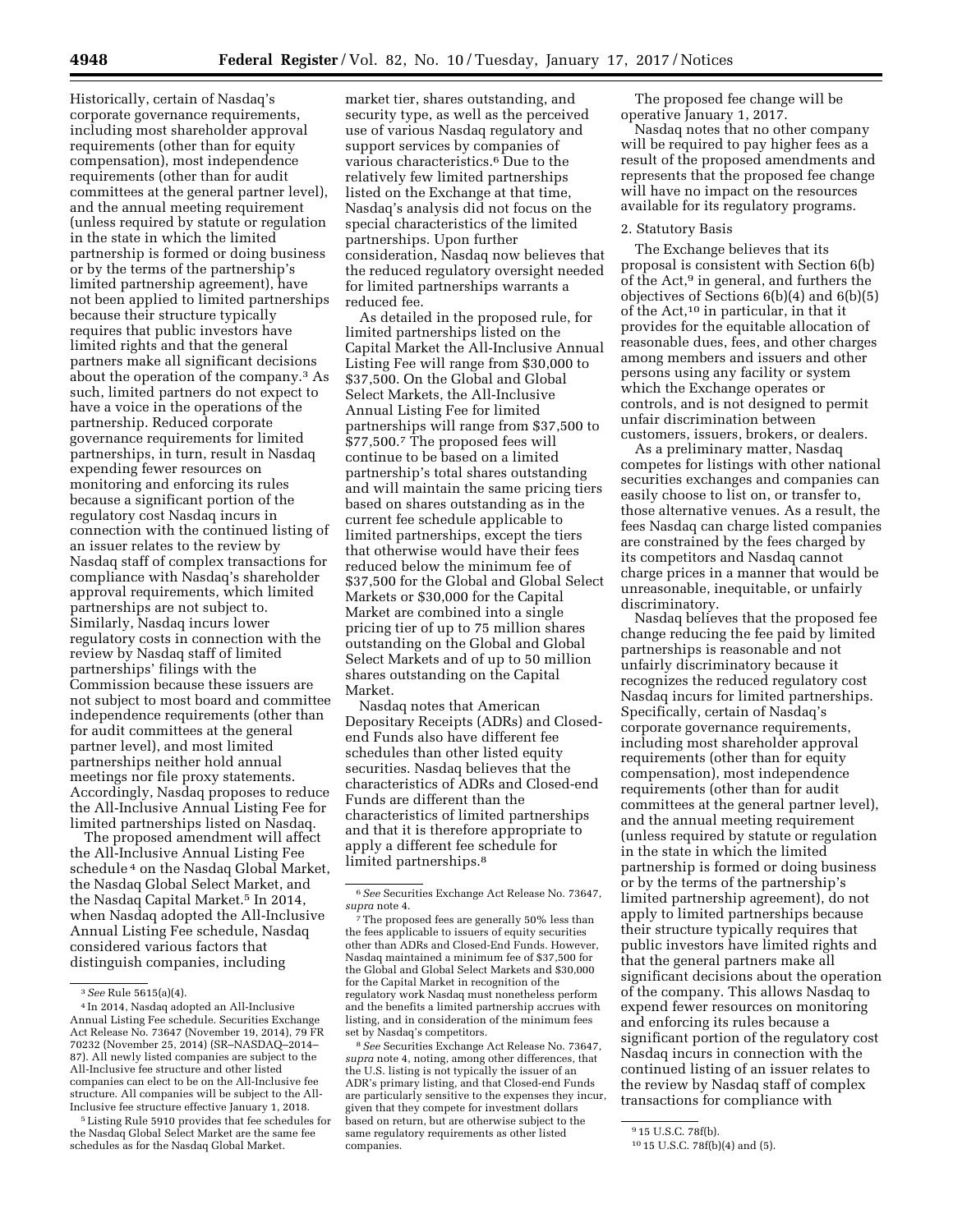Nasdaq's shareholder approval requirements, which limited partnerships are not subject to. Similarly, Nasdaq incurs lower regulatory costs in connection with the review by Nasdaq staff of limited partnerships' filings with the Commission because these issuers are not subject to most board and committee independence requirements (other than for audit committees at the general partner level), and most limited partnerships neither hold annual meetings nor file proxy statements. These reduced costs are a nondiscriminatory reason to charge limited partnerships a lower All-Inclusive Annual Listing Fee.

Currently, ADRs and Closed-end Funds also pay lower All-Inclusive Annual Listing Fees than other issuers of equity securities. Nasdaq believes it is appropriate to apply a fee schedule to limited partnerships that is different from those applicable to either ADRs or Closed-end Funds due to their differing characteristics. Specifically, Nasdaq charges lower listing fees for ADRs because, among other differences, the U.S. listing is not typically the issuer of an ADR's primary listing.11 Similarly, Nasdaq charges lower listing fees for Closed-end Funds because they are particularly sensitive to the expenses they incur, given that they compete for investment dollars based on return.12 As a result, offering a different discount to limited partnerships on the All-Inclusive Annual Fee schedule than to ADRs and Closed-end Funds is not inequitable or unfairly discriminatory.

While the proposed fee reduction only applies to limited partnerships on the All-Inclusive Annual Fee schedule, Nasdaq notes that any currently listed limited partnership can opt into the All-Inclusive Annual Fee schedule for 2017 prior to December 31, 2016, and that all companies will transition to that fee schedule in 2018. Moreover, Nasdaq accrues benefits from companies being on this schedule.13 These benefits to Nasdaq provide a reasonable basis for Nasdaq to adjust the fees only for limited partnerships on the All-Inclusive Annual Fee schedule and, as a result, offering a discount only to limited partnerships on the All-Inclusive Fee schedule is not inequitable or unfairly discriminatory.

Finally, Nasdaq believes that the proposed fees are consistent with the investor protection objectives of Section  $6(b)(5)$  of the Act<sup>14</sup> in that they are designed to promote just and equitable principles of trade, to remove impediments to a free and open market and national market system, and in general to protect investors and the public interest. Specifically, the amount of revenue forgone by allowing limited partnerships to pay lower fees is not substantial, and the reduced fees may result in more limited partnerships listing on Nasdaq, thereby increasing the resources available for Nasdaq's listing compliance program, which helps to assure that listing standards are properly enforced and investors are protected. Consequently, Nasdaq believes that the potential loss of revenue from the reduction of fees payable by limited partnerships, as proposed, will not hinder its ability to fulfill its regulatory responsibilities.

# *B. Self-Regulatory Organization's Statement on Burden on Competition*

Nasdaq does not believe that the proposed rule change will result in any burden on competition that is not necessary or appropriate in furtherance of the purposes of the Act, as amended. The market for listing services is extremely competitive and listed companies may freely choose alternative venues based on the aggregate fees assessed, and the value provided by each listing. This rule proposal does not burden competition with other listing venues, which are similarly free to set their fees. For these reasons, Nasdaq does not believe that the proposed rule change will result in any burden on competition for listings.

*C. Self-Regulatory Organization's Statement on Comments on the Proposed Rule Change Received From Members, Participants, or Others* 

No written comments were either solicited or received.

## **III. Date of Effectiveness of the Proposed Rule Change and Timing for Commission Action**

The foregoing rule change has become effective pursuant to Section  $19(b)(3)(A)(ii)$  of the Act.<sup>15</sup>

At any time within 60 days of the filing of the proposed rule change, the Commission summarily may temporarily suspend such rule change if it appears to the Commission that such action is: (i) Necessary or appropriate in the public interest; (ii) for the protection

of investors; or (iii) otherwise in furtherance of the purposes of the Act. If the Commission takes such action, the Commission shall institute proceedings to determine whether the proposed rule should be approved or disapproved.

#### **IV. Solicitation of Comments**

Interested persons are invited to submit written data, views, and arguments concerning the foregoing, including whether the proposed rule change is consistent with the Act. Comments may be submitted by any of the following methods:

#### *Electronic Comments*

• Use the Commission's Internet comment form (*[http://www.sec.gov/](http://www.sec.gov/rules/sro.shtml)  [rules/sro.shtml](http://www.sec.gov/rules/sro.shtml)*); or

• Send an email to *[rule-comments@](mailto:rule-comments@sec.gov) [sec.gov.](mailto:rule-comments@sec.gov)* Please include File Number SR– NASDAQ–2016–173 on the subject line.

#### *Paper Comments*

• Send paper comments in triplicate to Brent J. Fields, Secretary, Securities and Exchange Commission, 100 F Street NE., Washington, DC 20549–1090. All submissions should refer to File Number SR–NASDAQ–2016–173. This file number should be included on the subject line if email is used. To help the Commission process and review your comments more efficiently, please use only one method. The Commission will post all comments on the Commission's Internet Web site (*[http://www.sec.gov/](http://www.sec.gov/rules/sro.shtml)  [rules/sro.shtml](http://www.sec.gov/rules/sro.shtml)*). Copies of the submission, all subsequent amendments, all written statements with respect to the proposed rule change that are filed with the Commission, and all written communications relating to the proposed rule change between the Commission and any person, other than those that may be withheld from the public in accordance with the provisions of 5 U.S.C. 552, will be available for Web site viewing and printing in the Commission's Public Reference Room, 100 F Street NE., Washington, DC 20549 on official business days between the hours of 10:00 a.m. and 3:00 p.m. Copies of such filing also will be available for inspection and copying at the principal office of the Exchange. All comments received will be posted without change; the Commission does not edit personal identifying information from submissions. You should submit only information that you wish to make available publicly. All submissions should refer to File Number SR– NASDAQ–2016–173, and should be submitted on or before February 7, 2017.

<sup>11</sup>*See* Securities Exchange Act Release No. 73647, *supra* note 4.

 $12$  *Id.* 

<sup>13</sup>These benefits include eliminating the multiple invoices otherwise sent to a company each year and providing more certainty as to Nasdaq's revenues. *See* Securities Exchange Act Release No. 73647, *supra* note 4.

<sup>14</sup> 15 U.S.C. 78f(b)(5).

<sup>15</sup> 15 U.S.C. 78s(b)(3)(A)(ii).